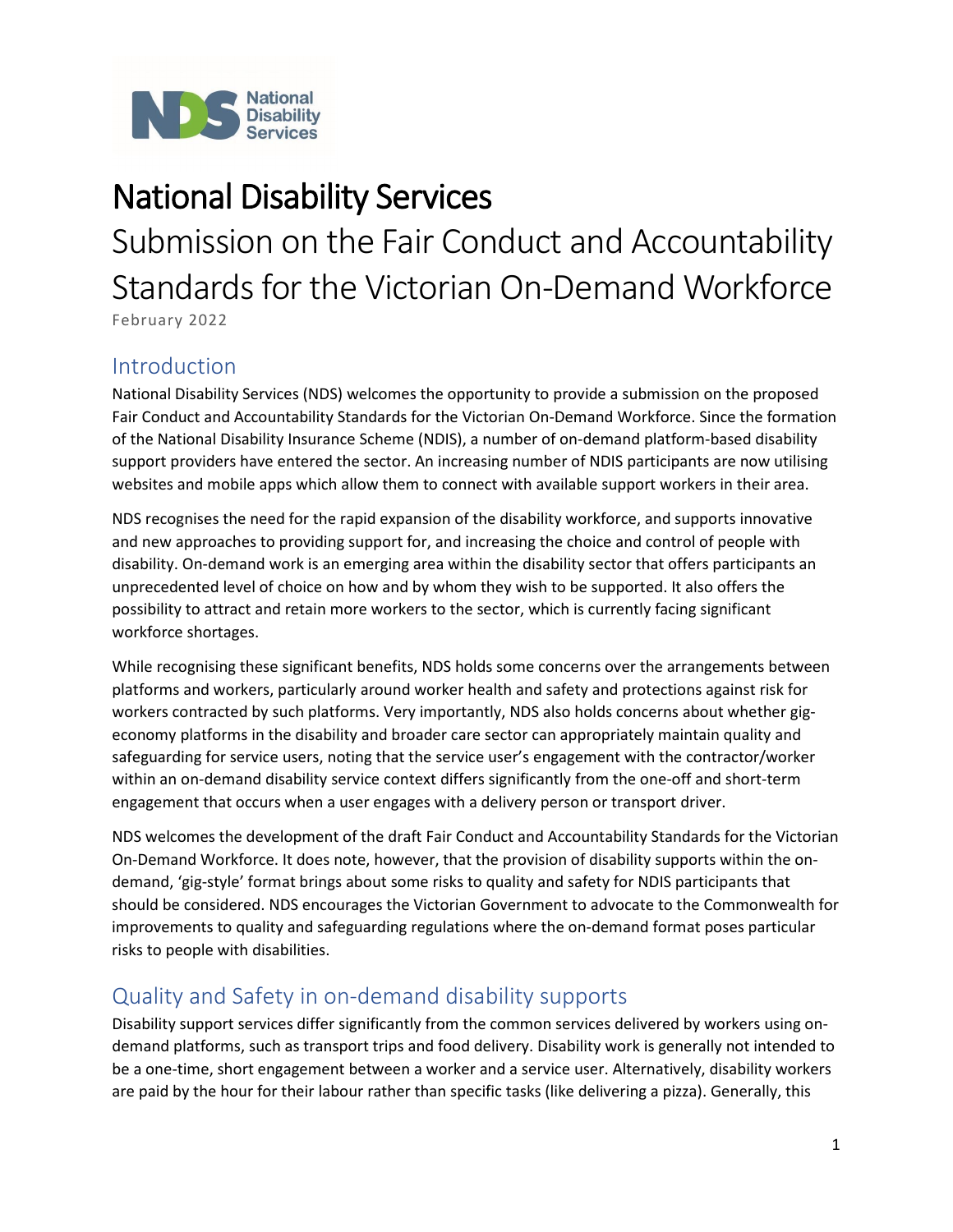

work involves building a rapport with the service user, maintaining relationships of support, providing personal care, and promoting personal growth for the service user.

NDS is concerned that the growth in the on-demand disability support workforce poses some risks to the safety and well-being of NDIS participants and others living with disability as a result of the high number of unregistered NDIS providers/sole traders operating on such platforms. While there is an extensive quality and safeguarding framework that applies to workers in NDIS registered disability service organisations, there are currently limited checks and balances on the actions of unregistered independent contractors such as those operating within the on-demand platform space. Currently, sole traders are able to provide NDIS funded supports through an on-demand platform without any formal qualifications or safety checks. This leaves service users particularly vulnerable to abuse, neglect, violence and exploitation.

We encourage the Victorian Government to join NDS in advocating for mandatory safety screening of all workers providing supports to NDIS participants. In particular, we would like to see the NDIS worker screening clearance become a requirement for all workers providing NDIS funded supports.

### Standard 1: Consultation about work status and arrangements

NDS is supportive of requirements that platforms consult and negotiate with non-employee on-demand workers on work related matters, including work arrangements and work status. Given the potential for sham contracting within on-demand, 'gig' style platforms, we would like to see a stronger requirement for work status determinations. Clear processes should be in place within all platforms for workers to have their work status reviewed where the worker feels they may be in an employment relationship rather than a contractor relationship.

Eliminating sham contracting and ensuring that worker status is correctly determined for on-demand workers in the disability sector is particularly important given the often-ongoing relationship between the end-user (a person with a disability) and the worker. Without clear work status determinations, NDS is concerned that there is a risk that in legal proceedings, an NDIS participant using an on-demand disability service provider could be determined to be the worker's employer, and by extension, responsible for superannuation, ensuring payment is at the award rate etc. Many people with disability who use these services may be unaware of any of these potential risks.

# Standard 2: Consideration of parties' relative ability to change outcomes or bargaining power

NDS strongly supports a standard to ensure that the terms and conditions of the applicable contract are clear and able to be understood by non-employee on-demand workers. NDS considers that it is likely that many workers contracted by on-demand 'gig' style service providers may not fully comprehend the terms and conditions of their relationship with the platform, resulting in workers potentially agreeing to unfair conditions.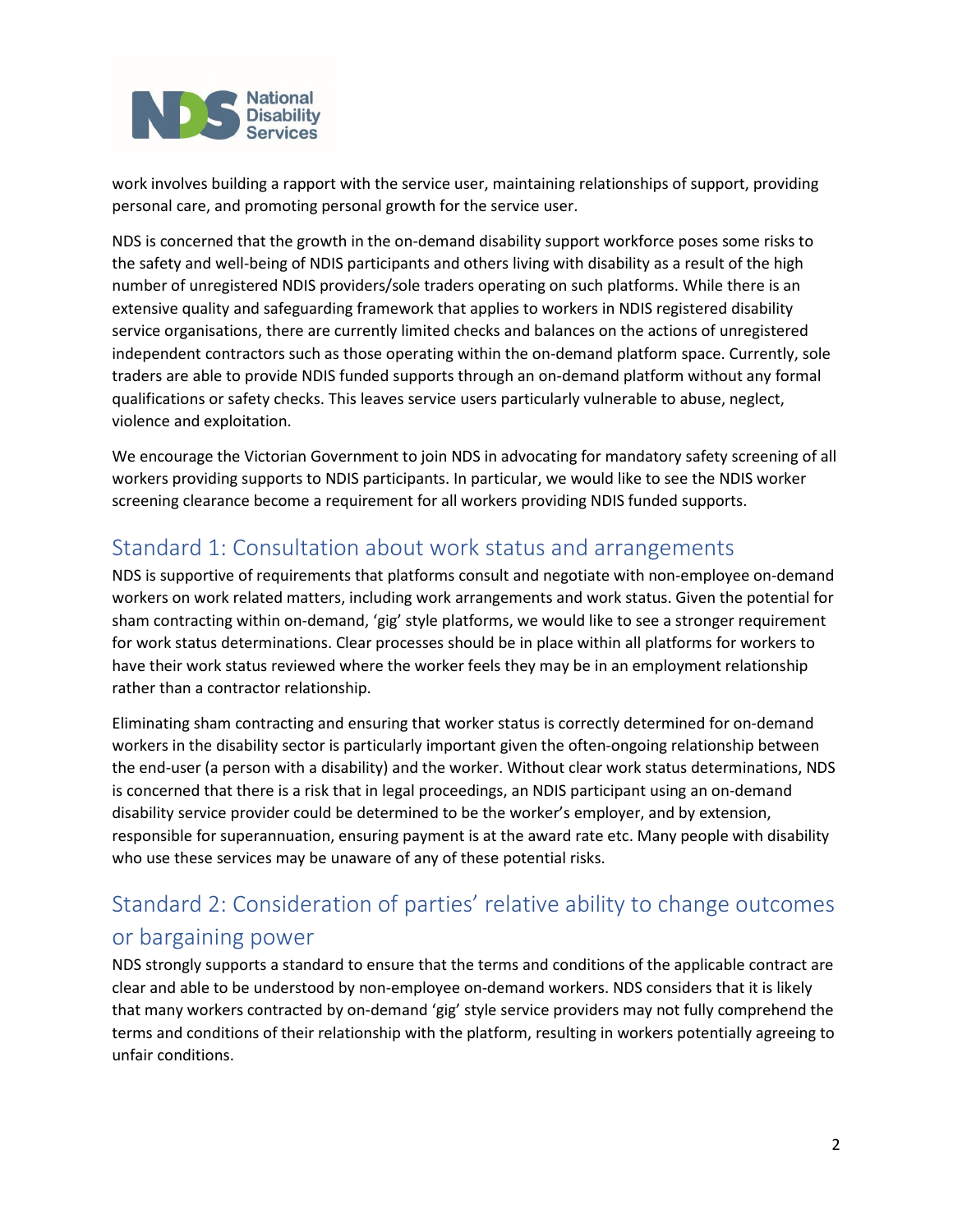

Workers in the disability sector experience varying levels of disadvantage, with many coming from lower socio-economic backgrounds, having low levels of English language proficiency, or coming from migrant/refugee backgrounds. Many do not hold any formal qualifications and have low literacy skills. It is essential that platforms provide sufficient and clear information so that workers are empowered to understand their rights as a contractor within a particular platform, and how this differs from employment.

NDS also strongly supports the requirement for platforms to sufficiently inform workers of the risks associated with the work. It is highly probable that some workers and end-users do not fully comprehend the liabilities and risks that they hold in the context of a non-employee platform service within the disability sector. For example, while NDIS providers that employ staff take on liability for the service and compliance with quality and safeguarding standards (such as the [NDIS Code of Conduct\)](https://www.ndiscommission.gov.au/providers/ndis-code-conduct), contracting platforms often shift liability and risk onto the individual contractor.

Further work should also be conducted by the Victorian Government to assist workers considering ondemand non-employee work to understand the differences between contracting and employment. A funded campaign, with accessible information in multiple languages, may be worthwhile in order to inform those considering on-demand work of their rights and responsibilities in such work, as well was the risks and liabilities associated with working for gig-style platforms.

#### Standard 3: Fair Conditions and Pay

NDS is supportive of initiatives to promote the provision of fair and decent renumeration for nonemployee workers. It is likely that many workers will enter the disability sector for the first time through engagement with gig-style platforms. As a sector facing widespread workforce shortages, we would like to see retention of these workers within our sector, which can only be achieved through fair conditions and sufficient renumeration. We also support the requirement that non-employee platform algorithms and work practices are reviewed regularly to ensure that they operate in a gender non-discriminatory way. In the disability sector, given much of the support workforce is female, this is significant.

#### Standard 4: Fair and transparent independent dispute resolution

NDS is supportive of the requirement that platforms ensure procedural fairness for workers who are the subject of a complaint. We believe that platforms should implement procedures to resolve performance management and disputes.

# Standard 5: Non-employee on-demand worker representation, including the ability to seek better work arrangements

NDS is supportive of a standard which allows workers to pursue and to advocate collectively for improved terms and conditions relating to their work arrangements.